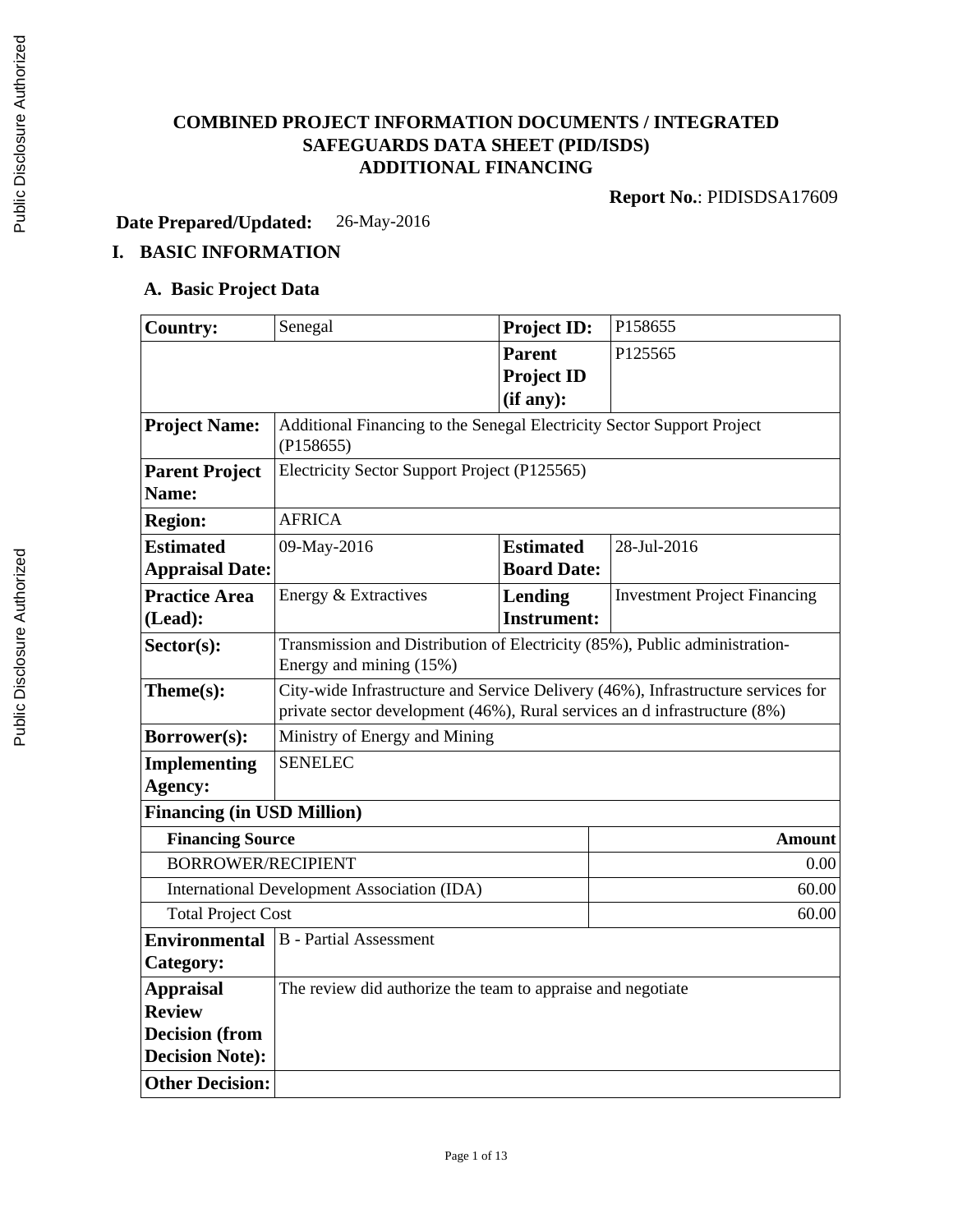| Is this a | No |
|-----------|----|
| Repeater  |    |
| project?  |    |

# **B. Introduction and Context**

# **Country Context**

1. Senegal aspires to become a middle income country by 2035. However, it has been trapped in a low-growth equilibrium since 2006. Over the last decade, Senegal has been outperformed by Sub-Saharan Africa (SSA), which grew at an average rate of six percent whereas growth in Senegal averaged only 3.3 percent. Senegal also performed poorly as compared with non-resource rich SSA countries. Moreover, while output per capita grew slowly, the volatility of growth was greater than that of other West African Economic and Monetary Union (WAEMU) countries.

2. In 2015, gross domestic product (GDP) increased by 5.4 percent, the highest rate since 2008. Real GDP growth is projected at around six percent for the 2016-17 period, with the economy driven mainly by a rebound in agriculture, lower oil prices, reduced production costs, and lower electricity subsidies, as well as growth in the services sector, particularly telecommunications and financial services. Nevertheless, Senegal's economy, as well as the challenge of poverty reduction, remain vulnerable to external shocks and natural disasters.

3. Poverty remains high at 46.7 percent according to the 2011 Poverty household survey using the national poverty line, and the number of poor has risen during the 2006-2011 period. Inequality is slightly lower than the SSA average. However, geographic disparities are pronounced, with almost two out of three residents poor in rural areas, especially in the south, versus one in four in Dakar. Given an estimated annual population growth rate of 2.5 percent, GDP growth remains well below the rate necessary for significant poverty reduction. More broadly, a majority of the Millennium Development Goals were not achieved. Senegal ranked 170 out 188 countries on the United Nations Development Programme's Human Development Index in 2015.

4. In order to reverse these current socio-economic trends, the Government of Senegal (GoSN) has developed an ambitious program that prioritizes economic diversification and exports. The 2014 Emerging Senegal Plan, or Plan Senegal Emergent - 2014 (PSE), is the authorities' blueprint to help Senegal exit the trap of low growth and high poverty. It intends to make Senegal a hub for West Africa by achieving high rates of equitably shared economic growth. The plan is articulated around three pillars: (i) higher and sustainable growth through structural transformation; (ii) human development and social protection; and (iii) improved governance, peace, and security. As the energy sector affects almost every facet of the Senegalese economy, a key part of the PSE is to improve the quality of electricity service. This AF will contribute to the PSE's first pillar on higher and sustainable growth by increasing the quality of electricity supply. Unreliable electricity supply is one of the key constraints to private sector growth in Senegal.

# **Sectoral and institutional Context**

5. Senegal's energy sector is overseen by the Ministry of Energy and Development of Renewable Energies. The national electricity utility (Societe Nationale d'electricite du Senegal -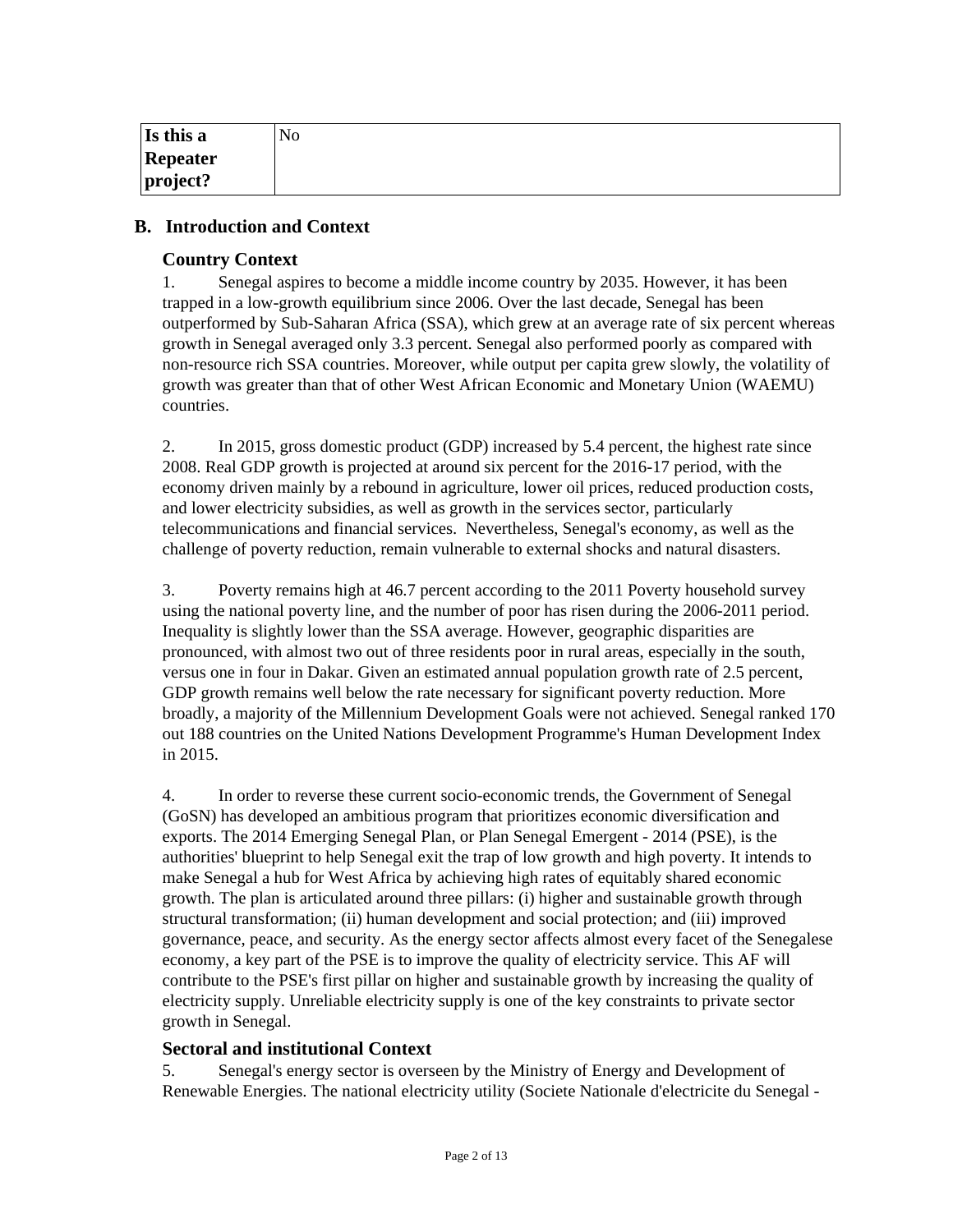SENELEC) is a state owned enterprise which has a monopoly for transmission and distribution. SENELEC also owns about half of the generation capacity, with the remainder being owned by Independent Power Producers (IPPs) which generate electricity and sell it exclusively to the utility. An independent Electricity Regulatory Commission (Commission de Regulation du Secteur de l'Electricite - CRSE) was established in 1998 with the responsibility of approving revenue requirements for the sector and overall regulation, including licensing and leading IPP tender processes. The sector also includes the rural electrification agency (Agence de Services d'Electrification Rurale - ASER).

6. The high cost of electricity in Senegal impedes the competitiveness of industry and affordability of energy for households. Average electricity tariffs is US\$0.24 per kilowatt-hour (kWh) compared to global average of approximately US\$0.10 per kWh. The average electricity tariff is well above that of other key markets in the sub region such as Nigeria at US\$0.09/ kWh, Ghana at US\$0.11/ kWh, and Cote d'Ivoire at US\$0.13 / kWh.

7. Electricity supply has not kept pace with demand growth. The available installed capacity increased from 540 MW in 2010 to 605 MW in 2016 , an increase of 12 percent. The situation has improved recently with new power plants coming online, such as the Taiba Ndiaye independent power producer (IPP) project in March 2016. However, the increase in installed capacity compares to an increase in peak demand from 429 MW in 2010 to an estimated 564 MW in 2016, an increase of 32 percent. The main reasons why supply increases have not kept pace are the sector financial challenges and the limited success in planning and implementing new generation projects.

8. The energy mix is highly dependent on imported oil products, with thermal capacity accounting for 90 percent of electricity dispatched to the grid. Imports from the Organisation pour la Mise en Valeur du fleuve Senegal (OMVS) account for 10 percent of electricity dispatched to the grid. Overall losses and unserved energy (a proxy for blackouts) are still high (about 22 percent and 28.3 GWh per year in September 2015 compared to SENELEC and government targets of 17 percent and 10 GWh per year). Network losses are compounded by low bill payment rates by municipalities, which has forced SENELEC to accumulate over US\$200 million in debt to cover operating costs.

9. The financial performance of the sector has improved, but remains vulnerable to oil price shocks. Operating costs are highly dependent on global oil prices because over 90 percent of electricity generated in Senegal uses heavy fuel oil (HFO) and diesel. An automatic fuel price adjustment mechanism built into the tariff structure allows SENELEC to be compensated for revenue shortcomings according to the concession agreement. This has translated into a high dependency of SENELEC on direct subsidy transfers from the GoSN, channeled since 2011 through the special fund for electricity. Lower global oil prices in 2015 have helped reduce costs, reduce the burden of the electricity sector on the national budget, and restore financial viability in the short term. Direct transfers to the sector through the Energy Support Fund (Fonds Special de l'Energie, FSE) have reduced from 2.4 percent of GDP in 2012 to 0.4 percent of GDP in 2015 and are expected to be zero in 2016. However, the sector remains highly vulnerable to global price shocks, underlining the importance of developing a more diversified power mix.

10. The GoSN launched a sector reform process in 2012through a Letter of Development Policy for the Energy Sector (LDPE). The Letter outlined ambitious objectives to improve the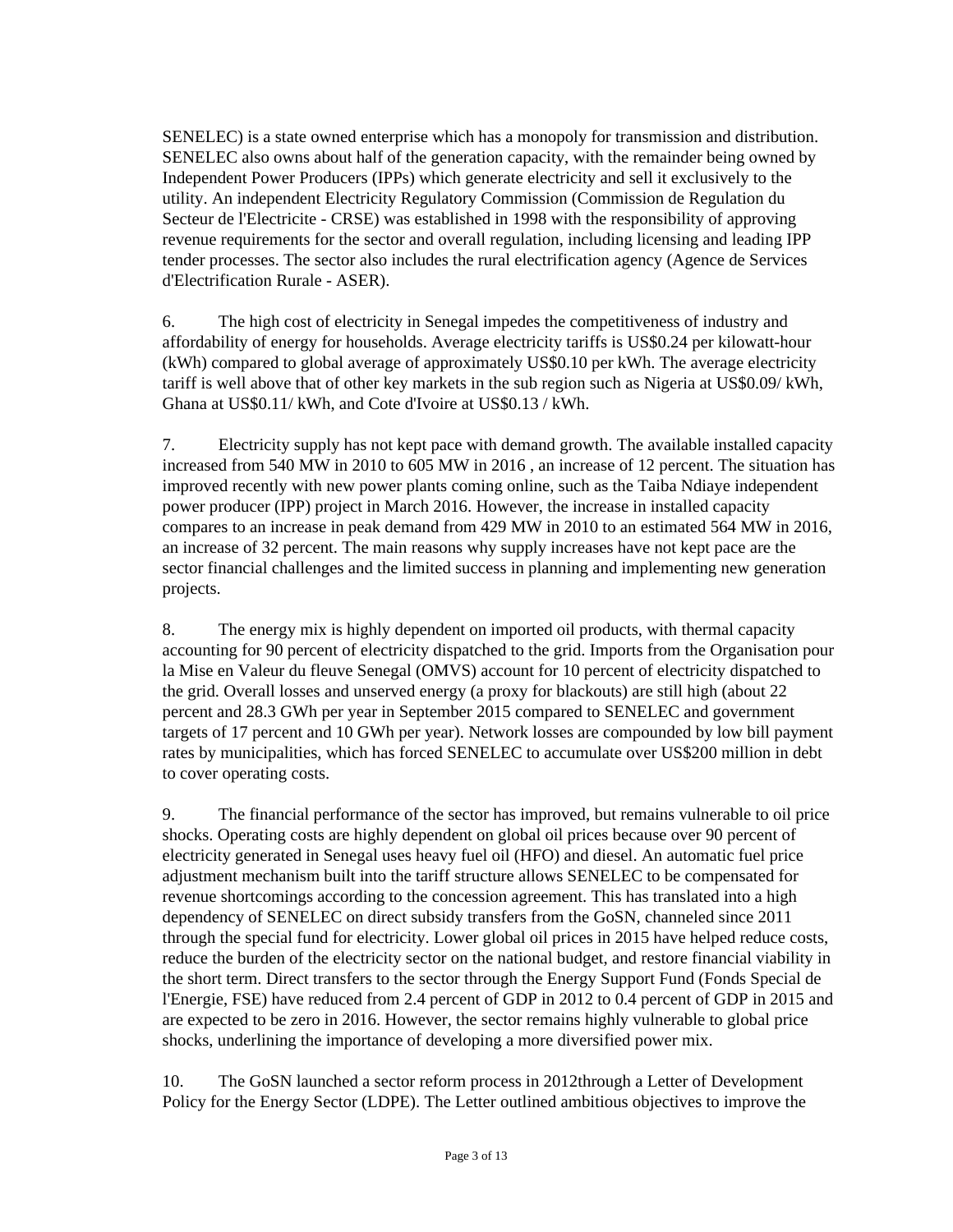sector s performance in the medium to long term. The objective of the policy program is to improve reliability and affordability of access to modern electricity services in a sustainable manner by: (i) ensuring energy security and increasing the energy access for all; (ii) developing an energy mix combining thermal generation, bio-energy, and renewables and seizing the opportunities of regional interconnections; (iii) continuing and accelerating the liberalization of the energy sector by encouraging independent production and sector institutional reform; (iv) improving the competitiveness of the sector in order to lower the cost of energy and reduce sector subsidies; and (v) strengthening sector regulation.

11. A number of important governance changes have been implemented in recent years but progress in implementing the LDPE has been slow. The pace of implementation has been hindered by the fact that no single entity is accountable for implementation. The governance changes have been supported by the Electricity Sector Support Project. SENELEC has started the process of separating accounts for generation, transmission, and distribution activities. This will allow for a performance assessment of each activity and pave the way, at the appropriate time, for private sector participation. In addition, a performance contract between the GoSN and SENELEC has been in place since 2012, which includes agreement on a system of bonuses and sanctions. This has resulted in: (i) transparency in the results achieved and the resources available to SENELEC (tariffs, subsidies); and (ii) performance incentives for staff through the establishment of a link between the results of the company and remuneration. An extension of the performance contract for the period 2017-2020 is currently under negotiation (expected to be signed shortly).

12. To address the sector challenges, the GoSN has recently expressed interest in reinvigorating the reform process to transform the energy sector. The GoSN is in the process of updating its LDPE action plan. The GoSN is developing a reform package along three policy pillars. The first pillar focuses on sector institutions and governance to improve the sector's longterm sustainability. The second pillar targets the reliability of the services to ensure consumers benefit from improved quality of electricity delivered. The third pillar promotes universal access by ensuring affordability to modern electricity services to large areas of the country that are presently only partially served.

13. In parallel, while progress has been made in improving the performance of SENELEC, substantial investments are still needed to ensure a medium-term plan for generation and to improve transmission and distribution. SENELEC has developed a Priority Action Plan (PAP covering the period 2016-18). The PAP identifies specific investments needed in the electricity system to improve quality of service standards. The total investment program over three years is US\$170 million.

14. The proposed AF will support the GoSN in implementing this reform package by supporting key policy actions and investing in infrastructure. The Additional Financing will scale up measures to improve overall system efficiency, reduce technical and non-technical losses, and to improve bill collection. Implementing activities under the proposed operation are expected to bring more than XOF 3.5billion (about US\$6 million) per year of revenue to SENELEC through reduced losses and increase bill collection. The GoSN's policy focuses in the first instance on decreasing losses and improving collections, a less politically sensitive solution than increasing tariffs - which are already amongst the highest on the African continent. Key project activities include the installation of pre-paid meters for residential customers and intelligent meters for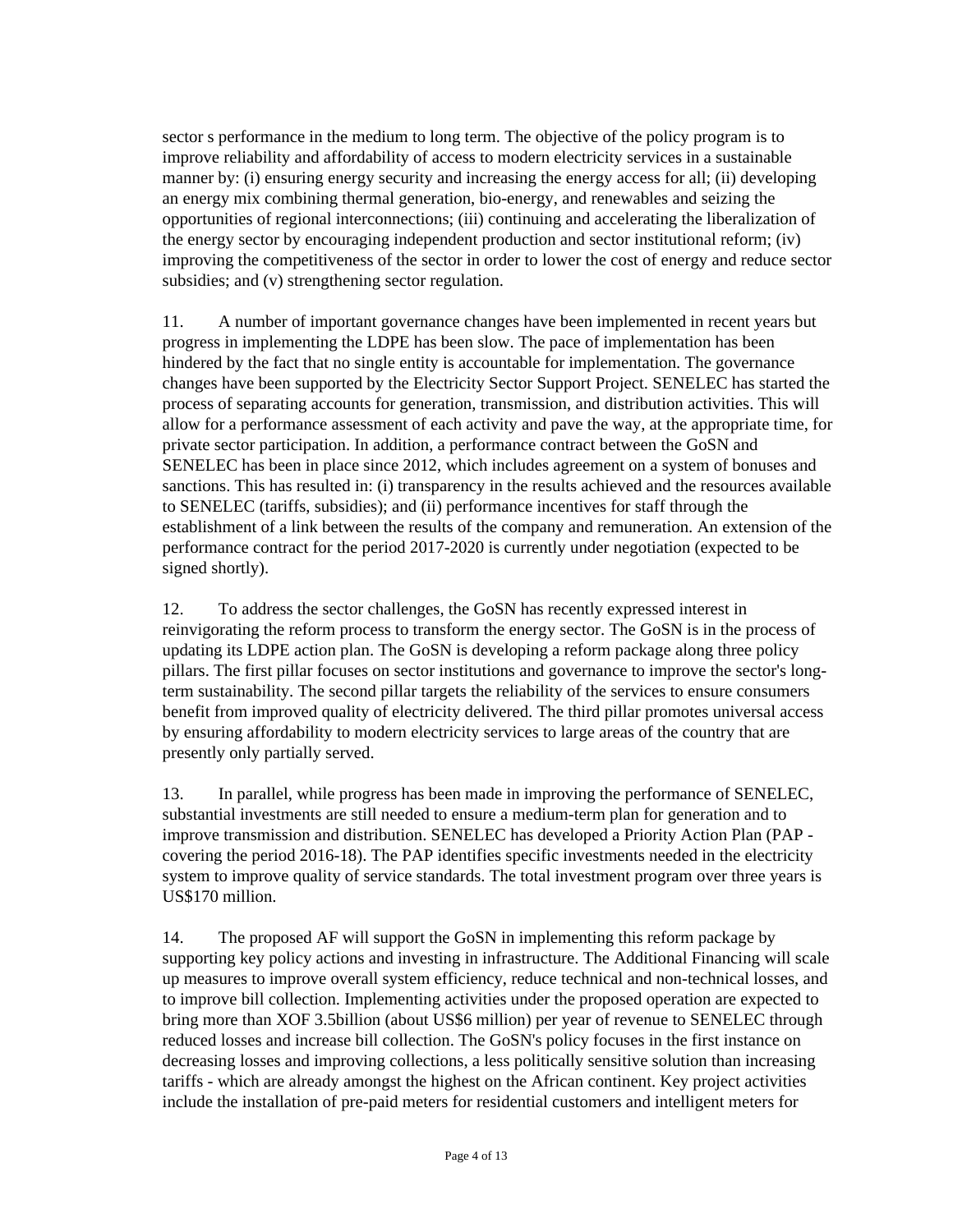large customers, which even under the current tariffs, could improve allocation and targeting of the subsidies, which in turn will help to improve SENELEC s commercial performance and cash position. In addition to increasing revenues, the project will support GoSN's policy to improve SENELEC's operational and financial turnaround focuses on decreasing operational costs (e.g. maintenance and fuel), improving access to working capital, and reducing administrative costs.

15. Actives to be scaled-up under the proposed operation are essential to ensure that the consumers are able to reap the benefits arising from new SENELEC generation projects. With the Bank's support, SENELEC is in the process of finalizing a credible generation plan, which outlines the path to a diversified energy mix and help to boost generation capacity to meet growing demand and reduce the cost of supply. The plan will help to limit exposure to global oil price shocks. The least cost generation plan will likely incorporate recent of shore gas discoveries through gas to power, as well as various solar projects, including those supported through the World Bank Group's Scaling Solar support, which is currently under preparation.

# **C. Proposed Development Objective(s)**

## **Original Project Development Objective(s) - Parent**

The project development objectives are to contribute to (i) reducing SENELEC's technical and commercial losses; and (ii) improving the reliability of electricity services in selected areas focusing primarily on Greater Dakar.

## **Key Results**

Un-served energy (total) per year Overall SENELEC recovery rate Collection rates-(residential, commercial, industrial and municipalities) Direct project beneficiaries, of which female

# **D. Project Description**

16. In line with OP/BP 10.00, Investment Project Financing, the proposed AF will provide support to scale up and maximize the development impact of the Electricity Sector Support Project. The proposed AF will contribute to achieving the key medium term results of the PAP, namely a reduction of total losses to 17% and at least 60% of SENELEC clients on pre-paid meters. The AF will focus on investments related to the transmission and distribution system (Component 1) and commercial aspects (Component 2) during the initial years of the PAP, as well as strategic analytical and advisory support to support the implementation of the GoSN reform and credible generation options (Component 3). Some additional support for project implementation (Component 4) will also be provided.

The proposed AF will finance additional activities under the existing Electricity Sector Support Project components as follows:

Additional financing for Component 1: Upgrading and Modernization of the Transmission and Distribution Network (US\$32 million equivalent). Investments under this component will support essential upgrades to SENELECs transmission and distribution network. The AF will finance selected activities of the PAP to strengthen the transmission and distribution network and increase capacity to manage the network in order to reduce losses and improve network availability, reliability, and network safety. Activities will include: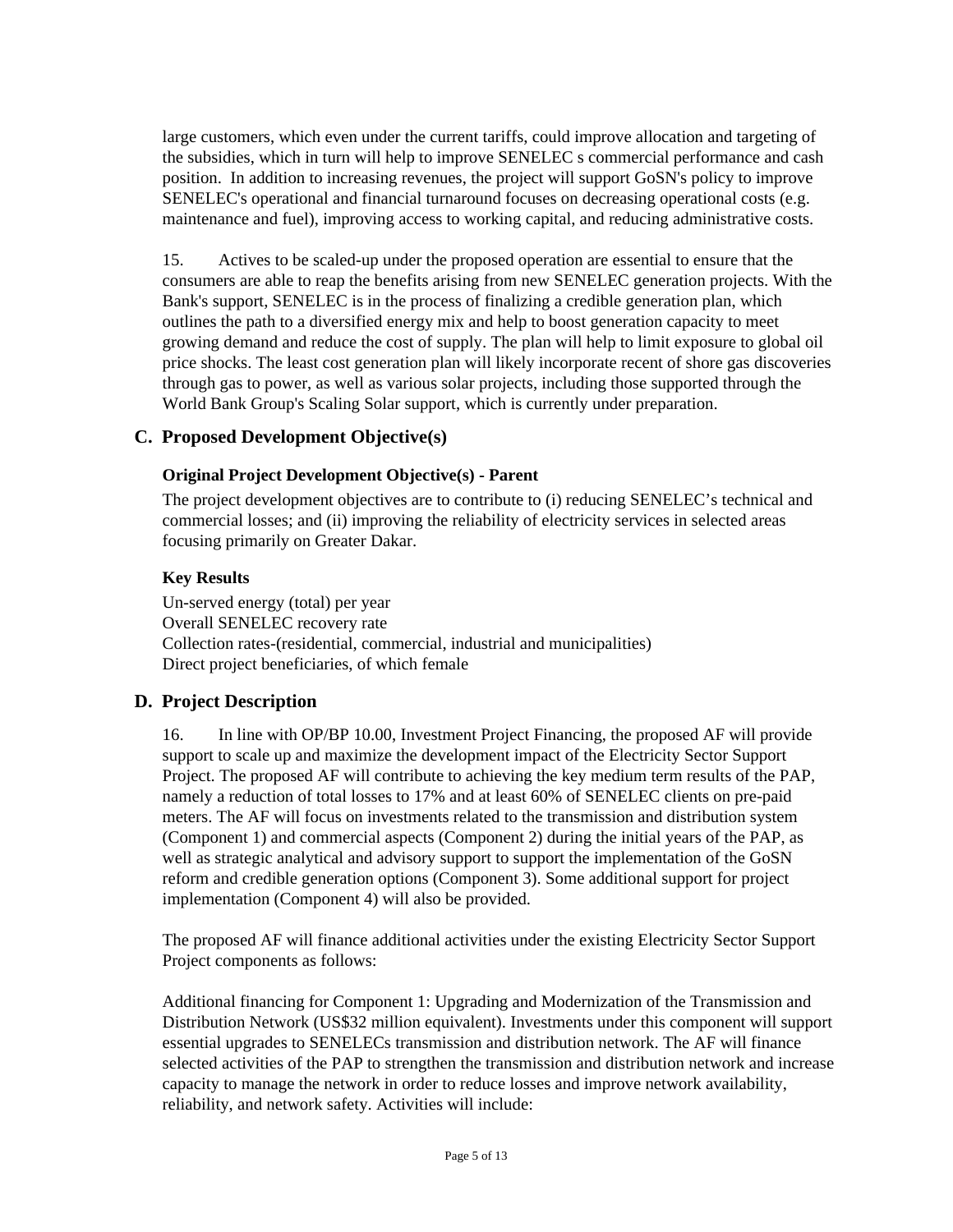- Upgrading, rehabilitation, or replacement of existing transmission lines and substations in the Interconnected Network Area of the Recipient's territory, including: rehabilitation of 13 existing medium voltage (MV)/Low Voltage (LV) substations; updating and standardization of SENELEC electrical protection systems; rehabilitation of radio system and telecommunication of SENELEC's network; and network expansion with a third bay transformer 40 MVA / 30 KV in Touba's substation.

- Installation of at least 15 remotely controlled MV/LV distribution substations in Greater Dakar, including installation of remote control for switching (circuit breaker and disconnector) devices in 90 MV substations.

- Extension and densification of the distribution network in Greater Dakar, including creation of 61 MV/LV substations; installation of 100 km of MV lines; and installation of 34 km of LV lines. - Extension of the Interconnected Network to reach isolated secondary consumption centers of the Recipient's territory, including creation of 40 MV/LV substations; installation of 464 km of MV lines; and installation of 93 km of LV lines.

Component 2: Improve SENELEC's Commercial Performance (US\$19 million equivalent). The AF will support improvements in SENELEC's commercial performance by increasing bill collection and reducing non-technical losses through fraud reduction. Activities will include the purchase of additional Standard Transfer Specification (STS) compliant prepayment meters including:

- Supply of additional 260,000 prepayment meters;

- Supply and installation of 40,000 meters for vendors at farmers markets;

- Supply and installation of 12,500 meters for low income households;

- Recruitment of a consultant to develop communication and marketing on SENELEC's prepayment system.

Additional financing for Component 3: Long-term Strategic Outlook (US\$5 million equivalent). The AF will continue support SENELEC and the GoSN in developing a medium to long term strategy for the energy sector, such studies to analyze options for: (i) energy planning and diversification; (ii) energy sector reform, including private sector participation; and (iii) SENELEC's financial restructuring, as follow:

- Support for improvement of SENELEC internal governance, focusing on the implementation of the recommendations identified during the first phase of analytical studies (e.g. risk analysis, monitoring and evaluation tool, administrative, accounting, and financial procedures, accounts separation and financial restructuring;

- Support for sector reform (Strategic and prospective study for private sector participation in the energy sector, tariff study, Audit of performance contract 2017-2019;

- Support for sector and project planning (assistance on natural gas sector development in Senegal, assistance on implementation of the Strategic Plan, generation planning software, updating the generation, transmission, and distribution planning).

Additional financing for Component 4: Project Implementation, Communication and Monitoring and Evaluation (US\$2 million equivalent). The AF will continue to support supervision related activities, including: project coordination, supervision, financial management, communication and outreach, procurement, supervision of implementation of the safeguards instruments,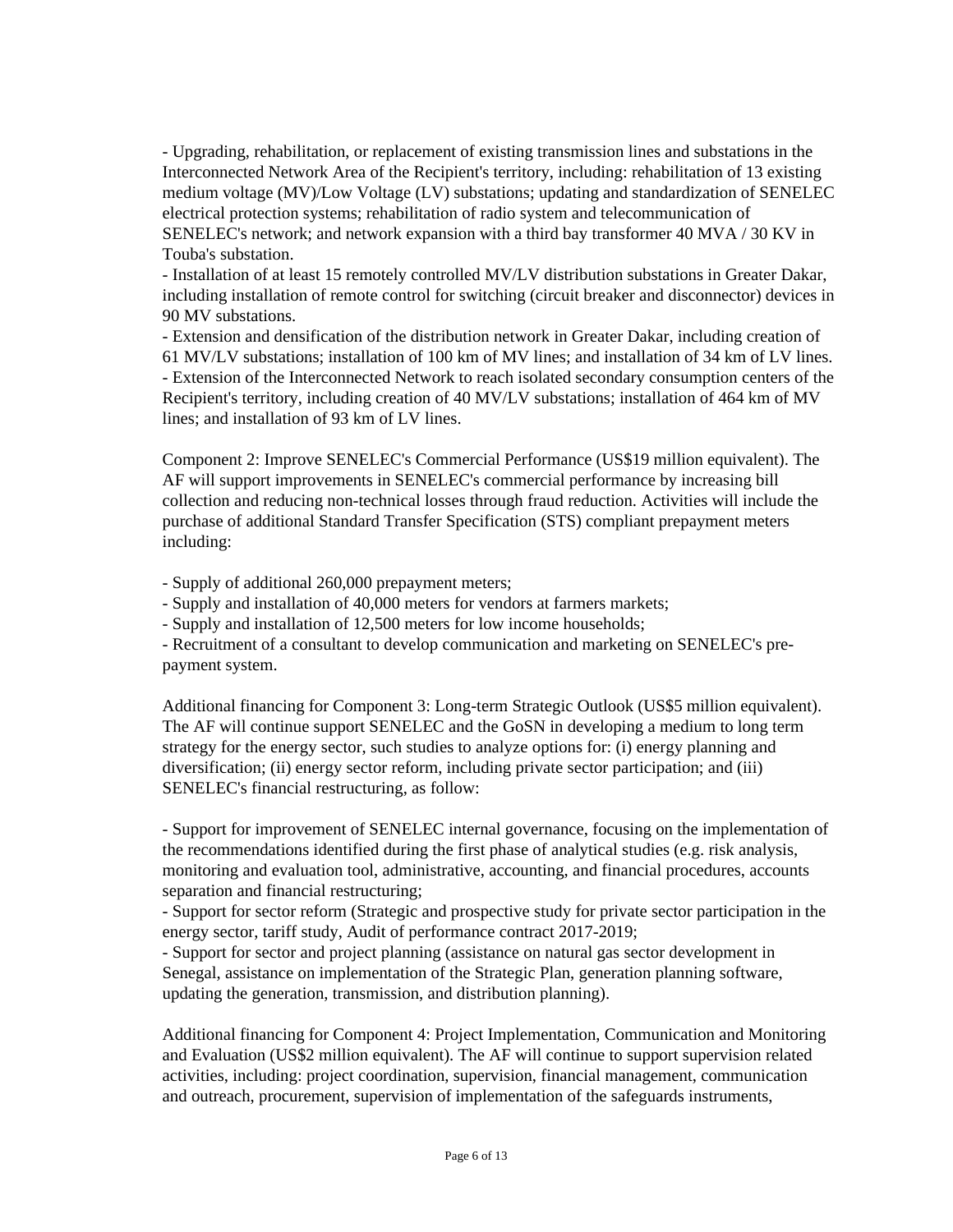monitoring and evaluation of the project, including through the provision of technical assistance, training, operational costs, goods and audit services. In particular, this component will include any reinforcement capacity needed within the Project Implementing Unit to manage the additional funds, such as the recruitment of supervisory engineering consultants (owner's engineers) as well as support for the fiduciary functions.

In addition, the Project will finance communication activities, and technical assistance to ensure that Project safeguard measures are systematically carried out throughout the Project life's time. Similarly to the original project, adequate financial provision to face any potential resettlement claim arising out of involuntary resettlement will be made available by the Government/ SENELEC as part of the counterpart funds to the Project and the costs associated with the preparation of the project related ESIAs and RAPs, population information and awareness raising, and monitoring and evaluation will be financed under the Project through IDA funds.

#### **Component Name**

Upgrading and Modernization of the Transmission and Distribution Network **Comments (optional)**

#### **Component Name**

Improve SENELEC's Commercial Performance **Comments (optional)**

#### **Component Name**

Long-term Strategic Outlook **Comments (optional)**

#### **Component Name**

Project Implementation, Communication and Monitoring and Evaluation **Comments (optional)**

# **E. Project location and salient physical characteristics relevant to the safeguard analysis (if known)**

The specific sub-project locations for this Additional Financing operation have been only generally identified.

#### **F. Environmental and Social Safeguards Specialists**

Abou Gueye (GSU01) Cheikh A. T. Sagna (GSU01) Ruma Tavorath (GEN07)

#### **II. Implementation**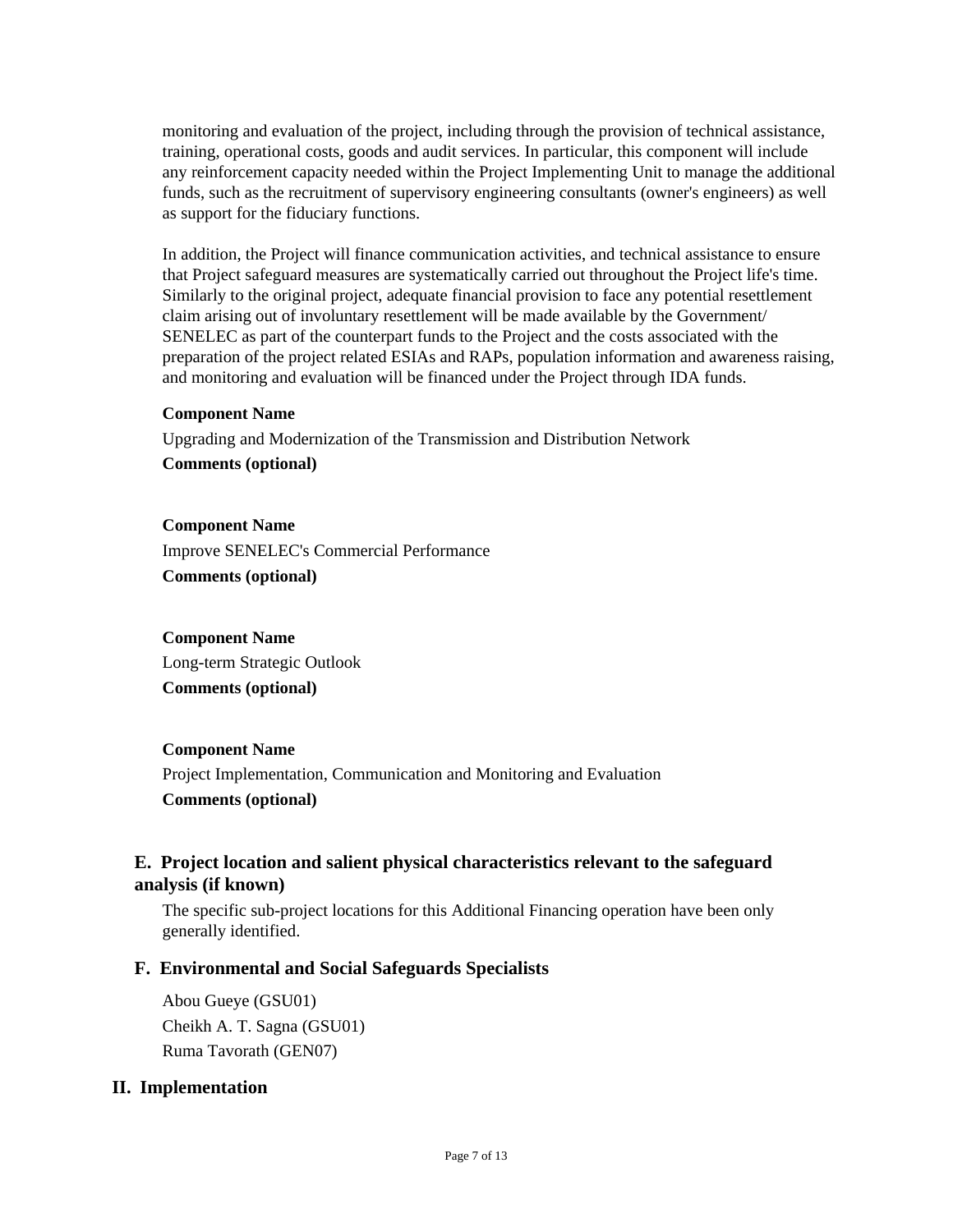## **Institutional and Implementation Arrangements**

This is a scale up Additional Financing so the original ESMF and RPF will remain pertinent and will be implemented accordingly. The safeguards instruments of the parent project have been assessed as being satisfactory.

| <b>Safeguard Policies</b>                               | <b>Triggered?</b> | <b>Explanation (Optional)</b>                                                                                                                                                                                                                                                                                                                                                                                                                                                                                                                                                                                                                                                                                                                                                                                                                                                                                                                                               |
|---------------------------------------------------------|-------------------|-----------------------------------------------------------------------------------------------------------------------------------------------------------------------------------------------------------------------------------------------------------------------------------------------------------------------------------------------------------------------------------------------------------------------------------------------------------------------------------------------------------------------------------------------------------------------------------------------------------------------------------------------------------------------------------------------------------------------------------------------------------------------------------------------------------------------------------------------------------------------------------------------------------------------------------------------------------------------------|
| <b>Environmental Assessment</b><br><b>OP/BP 4.01</b>    | Yes               | The project includes transmission and distribution<br>lines and substations in the Greater Dakar region, as<br>well as in others regions in the South (Kolda,<br>Sedhiou and Ziguinchor), East (Kedougou) and<br>North (Matam). The specific locations for these<br>investments, whichwill be selected within the overall<br>T&D investment program, have yet to be confirmed.<br>The potential environmental and social impacts of<br>these infrastructure investments are expected to be<br>limited (low in scale and mostly site specific), and<br>relatively easy to manage. These include issues such<br>as waste management during construction, disruption<br>of community access and safety, occupational health<br>and worker safety; noise and dust management etc.<br>These issues and mitigation measures have been<br>included in the ESMF which has been updated and<br>re-disclosed in country on May 26, 2016 and at the<br>Bank's Infoshop on May 26,2016. |
| Natural Habitats OP/BP 4.04                             | N <sub>o</sub>    |                                                                                                                                                                                                                                                                                                                                                                                                                                                                                                                                                                                                                                                                                                                                                                                                                                                                                                                                                                             |
| Forests OP/BP 4.36                                      | N <sub>o</sub>    |                                                                                                                                                                                                                                                                                                                                                                                                                                                                                                                                                                                                                                                                                                                                                                                                                                                                                                                                                                             |
| Pest Management OP 4.09                                 | No                |                                                                                                                                                                                                                                                                                                                                                                                                                                                                                                                                                                                                                                                                                                                                                                                                                                                                                                                                                                             |
| <b>Physical Cultural Resources</b><br><b>OP/BP 4.11</b> | N <sub>o</sub>    |                                                                                                                                                                                                                                                                                                                                                                                                                                                                                                                                                                                                                                                                                                                                                                                                                                                                                                                                                                             |
| Indigenous Peoples OP/BP<br>4.10                        | N <sub>o</sub>    |                                                                                                                                                                                                                                                                                                                                                                                                                                                                                                                                                                                                                                                                                                                                                                                                                                                                                                                                                                             |
| Involuntary Resettlement OP/<br>BP 4.12                 | Yes               | To be implemented as per the RPF which has been<br>updated and re-disclosed in country on May 26, 2016<br>and at the Bank's Infoshop on May 26,2016.                                                                                                                                                                                                                                                                                                                                                                                                                                                                                                                                                                                                                                                                                                                                                                                                                        |
| Safety of Dams OP/BP 4.37                               | N <sub>o</sub>    |                                                                                                                                                                                                                                                                                                                                                                                                                                                                                                                                                                                                                                                                                                                                                                                                                                                                                                                                                                             |
| Projects on International<br>Waterways OP/BP 7.50       | N <sub>o</sub>    |                                                                                                                                                                                                                                                                                                                                                                                                                                                                                                                                                                                                                                                                                                                                                                                                                                                                                                                                                                             |
| Projects in Disputed Areas OP/<br>BP 7.60               | N <sub>o</sub>    |                                                                                                                                                                                                                                                                                                                                                                                                                                                                                                                                                                                                                                                                                                                                                                                                                                                                                                                                                                             |

# **III.Safeguard Policies that might apply**

# **IV. Key Safeguard Policy Issues and Their Management**

# *A. Summary of Key Safeguard Issues*

**1. Describe any safeguard issues and impacts associated with the proposed project. Identify**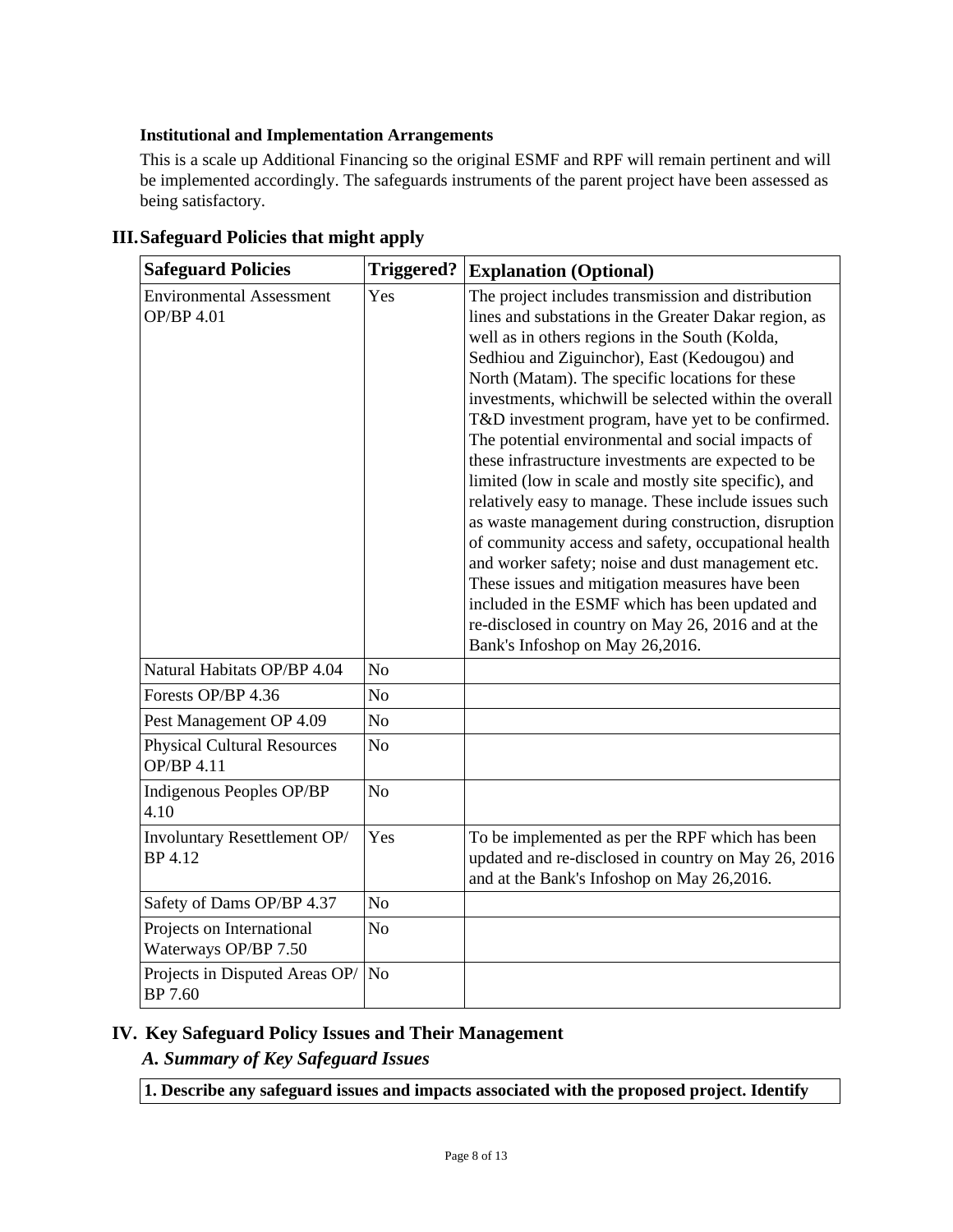## **and describe any potential large scale, significant and/or irreversible impacts:**

The project includes transmission and distribution lines and substations in the Greater Dakar region, as well as in others regions in the South (Kolda, Sedhiou and Ziguinchor), East (Kedougou) and North (Matam). The specific locations for these investments, whichwill be selected within the overall T&D investment program, have yet to be confirmed. The potential environmental and social impacts of these infrastructure investments are expected to be limited (low in scale and mostly site specific), and relatively easy to manage. These include issues such as waste management during construction, disruption of community access and safety, occupational health and worker safety; noise and dust management etc. Project activities could result in loss of land, assets or source of income leading to involuntary resettlements and/or entitlement to compensation and thus require appropriate mitigation measures.

In light of the above, and as in the parent-project, the safeguards category will remain B with partial assessment; and the same two Bank Safeguard policies remain applicable to this operation, namely: Environmental Assessment (OP/BP 4.01) and Involuntary Resettlement (OP/BP 4.12). Since this project is scaling up the specific activities of the parent project; and its sub-project locations are not yet known and will not be known prior to project appraisal, both the Environmental and Social Management Framework (ESMF), and the Resettlement Policy Framework (RPF), have been updated to reflect the new project intervention specificities. Both instruments have been publicly disclosed both in-country on May 26, 2016 and at the Bank's InfoShop on May 26, 2016. Relevant provisions from the two sets of safeguard documents will be reflected in the Project Implementation Manual (PIM).

Once the T&D investments to be financed under component 1 have been decided upon by the GoSN and SENELEC and their footprints clearly defined, site specific ESIA/ESMPs and RAPs will be prepared in a manner satisfactory to IDA to comply with the policies core requirement requirements prior to the physical start of civil works. Eventual payments of compensation (to be financed by SENELEC) will be completed prior to the physical start of the civil works of the affected activity. The studies will be conducted in compliance with Bank and national safeguard policies.

# **2. Describe any potential indirect and/or long term impacts due to anticipated future activities in the project area:**

As in the case of the parent project, the potential environmental impacts associated with the project (Component 1) are: (a) the effects on existing land use; (b) aesthetic impact on the surroundings; (c) increased erosion and interference with local drainage patterns; (d) increased access and its associated effects (from the transmission and distribution lines themselves or from construction and maintenance of access roads); (e) hazard of electrical shock and) strike to birds during construction. However, in all cases the impacts of the project are expected to be minor, temporary, readily mitigated and in most cases easily reversible.

# **3. Describe any project alternatives (if relevant) considered to help avoid or minimize adverse impacts.**

The proposed Transmission and Distribution Investments are necessary to increase access to electricity and improve service reliability in the targeted areas. There are no realistic alternatives to expand electricity services in the targeted areas: promoting distributed power generation instead of grid reinforcement and densification would cause electricity services to be unaffordable for a large part of the population and result in local pollution from the use of individual diesel gen-sets.

**4. Describe measures taken by the borrower to address safeguard policy issues. Provide an**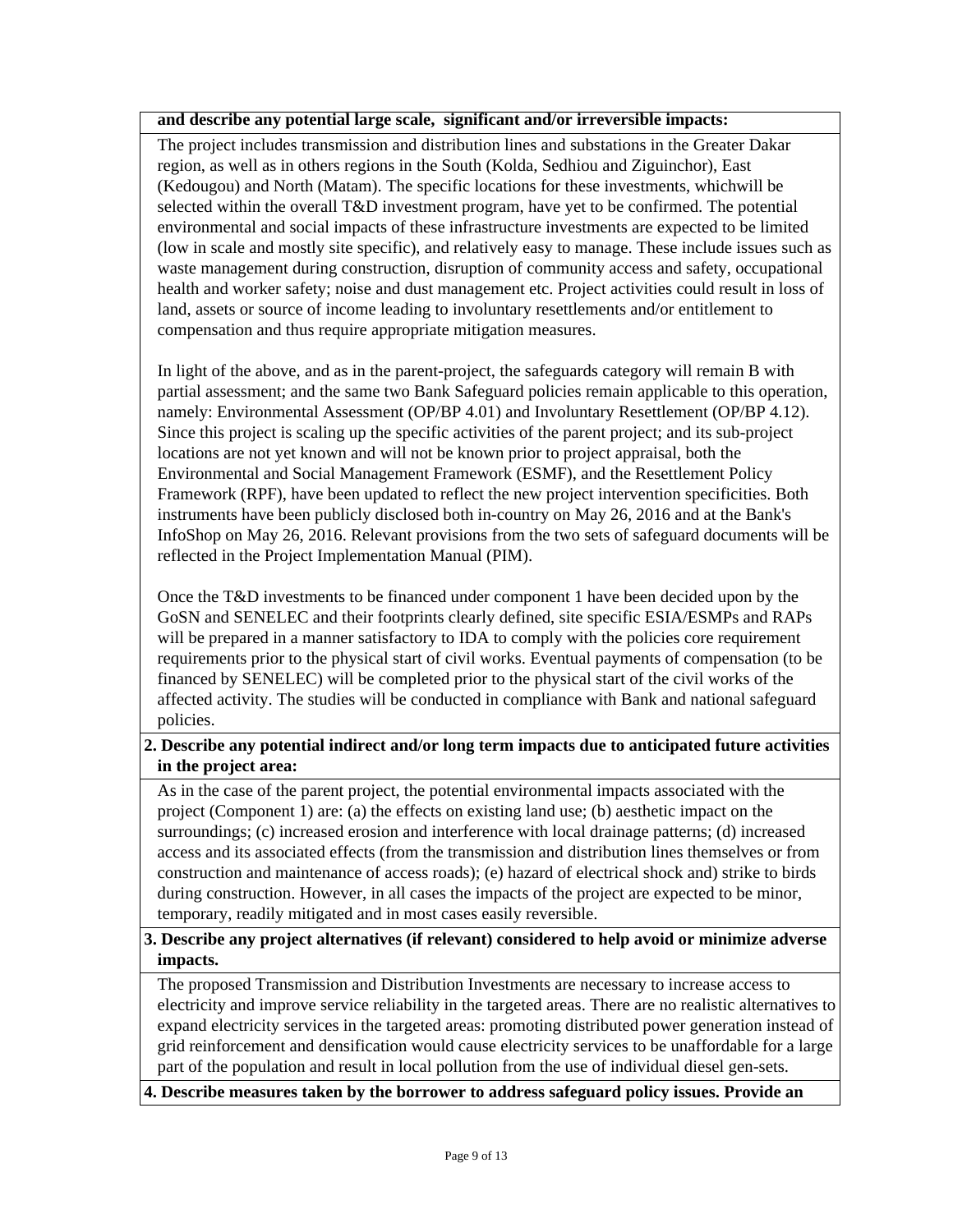## **assessment of borrower capacity to plan and implement the measures described.**

The revised ESMF and RPF establish the process and provide guidelines to plan for and implement the physical activities. The frameworks also provide for compliance with the relevant existing environmental rules and regulations applicable in Senegal and the World Bank guidelines. The environmental assessment process described in the Framework includes: (a) an initial environmental screening, including public consultations; (b) an assessment of whether the particular activity under review will generate environmental impacts; and (c) if environmental impacts are expected, an Environmental and Social Management Plan to ensure that adequate implementation arrangements are in place.

Similarly, in the Resettlement Policy Framework, the process for determining the need for Resettlement Action Plans or compensation plans and principles and procedures to be followed in preparing and implementing them are spelt out. The GoSN has in place legislation for payment of compensation and resettlement procedures that are in line with the World Bank's policies. The Ministry of Environment (ME), which is the lead agency responsible for coordinating planning and implementation of land acquisition and resettlement, has the expertise to assess resettlement plans in line with the Bank's resettlement procedures. The ME, in conjunction with other GoSN stakeholders, will have the responsibility for reviewing the Resettlement Policy Plan that may be needed and its implementation. Land Acquisitions, if any, will be financed and executed by the GoSN according to existing legislation.

**5. Identify the key stakeholders and describe the mechanisms for consultation and disclosure on safeguard policies, with an emphasis on potentially affected people.**

As per the parent project, SENELEC through its engineering consultant shall have the direct responsibility for monitoring the implementation of the ESMF of the project. The ESMF contains reporting requirements and these will be included in the consultant's quarterly progress reports. Data regarding land acquisition will be available in the Resettlement Action Plan, should it be needed. This will include the list of people affected and the rates of compensation that they will be paid prior to commencement of the works.

Data collection will be included in the engineering consultant's Terms of Reference. The data will be used during implementation to: (i) verify that people have been paid compensation for assets lost or land acquired prior to the commencement of works, as per World Bank and GoSN policies; and, (ii) to ensure that the contractors are complying with the ESMF. SENELEC will submit to the Bank: (i) the quarterly engineering consultant reports; and (ii) semi-annual progress reports in a form and substance acceptable to the Bank.

a) Grievances: The mechanisms for redressing grievances was presented and explained in the initial consultations, described above, and will be discussed again once the affected people, if any, have been identified. The GoSN has in place a grievance mechanism that allows people to file complaints with the Courts and make appeals to higher Courts. Monitoring. It is the responsibility of the GoSN to make an assessment to determine that the objectives of the RPF have been achieved. The GoSN, through SENELEC will undertake internal monitoring of the project's progress. In addition, the World Bank will assess the implementation of the RPF and other associated activities during implementation support.

# *B. Disclosure Requirements*

**Environmental Assessment/Audit/Management Plan/Other**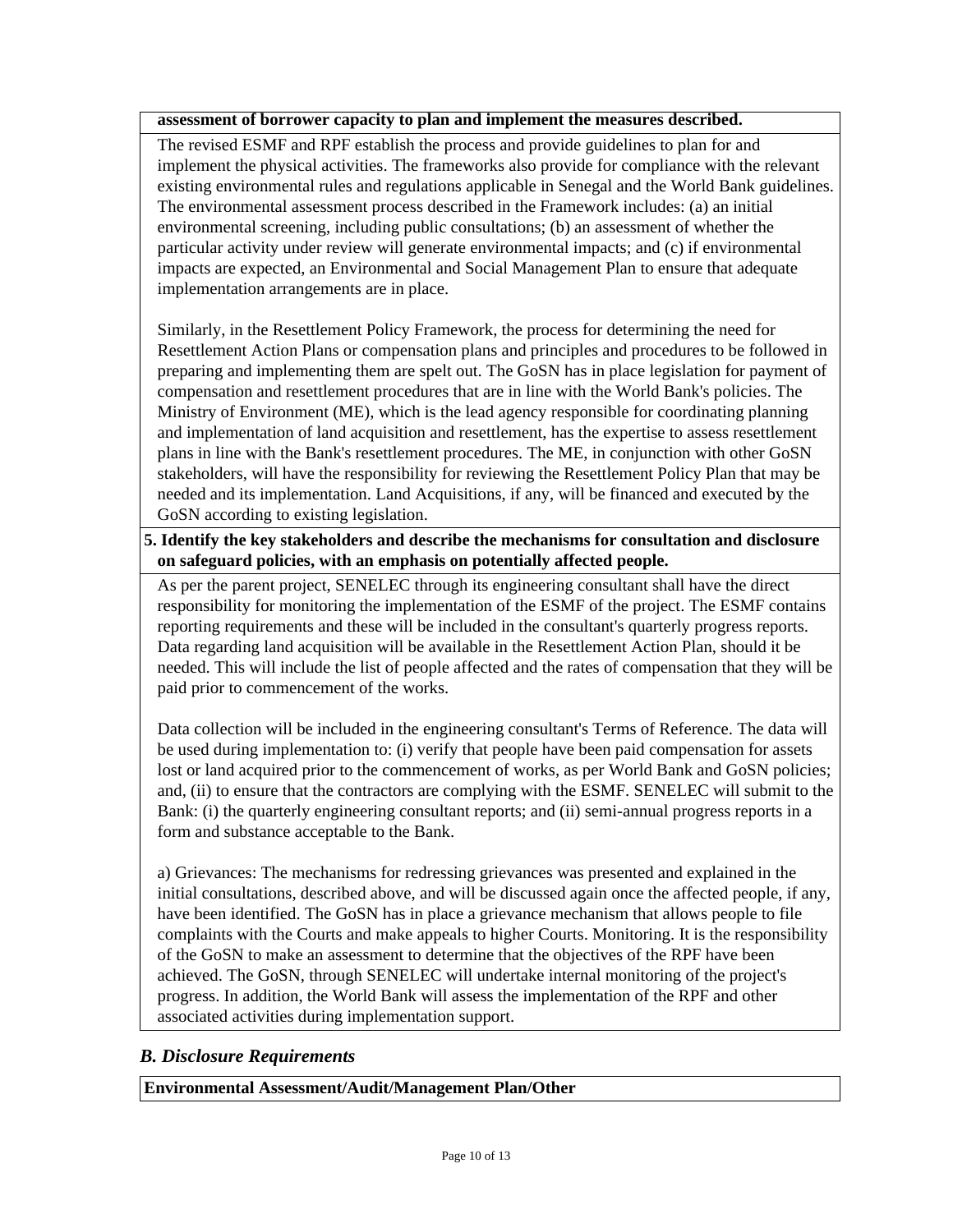| Date of receipt by the Bank<br>25-May-2016                                                                                                                                                                           |             |
|----------------------------------------------------------------------------------------------------------------------------------------------------------------------------------------------------------------------|-------------|
|                                                                                                                                                                                                                      |             |
| Date of submission to InfoShop                                                                                                                                                                                       | 26-May-2016 |
| For category A projects, date of distributing the Executive<br>Summary of the EA to the Executive Directors                                                                                                          |             |
| "In country" Disclosure                                                                                                                                                                                              |             |
| Senegal                                                                                                                                                                                                              | 26-May-2016 |
| Comments:                                                                                                                                                                                                            |             |
| <b>Resettlement Action Plan/Framework/Policy Process</b>                                                                                                                                                             |             |
| Date of receipt by the Bank                                                                                                                                                                                          | 25-May-2016 |
| Date of submission to InfoShop                                                                                                                                                                                       | 26-May-2016 |
| "In country" Disclosure                                                                                                                                                                                              |             |
| Senegal                                                                                                                                                                                                              | 26-May-2016 |
| Comments:                                                                                                                                                                                                            |             |
| If the project triggers the Pest Management and/or Physical Cultural Resources policies, the<br>respective issues are to be addressed and disclosed as part of the Environmental Assessment/<br><b>Audit/or EMP.</b> |             |

**If in-country disclosure of any of the above documents is not expected, please explain why:**

# *C. Compliance Monitoring Indicators at the Corporate Level*

| <b>OP/BP/GP 4.01 - Environment Assessment</b>                                                                                                    |                                  |                                  |                 |
|--------------------------------------------------------------------------------------------------------------------------------------------------|----------------------------------|----------------------------------|-----------------|
| Does the project require a stand-alone EA (including EMP)<br>report?                                                                             |                                  | $\text{No} \lceil \times \rceil$ | NA [            |
| <b>OP/BP 4.12 - Involuntary Resettlement</b>                                                                                                     |                                  |                                  |                 |
| Has a resettlement plan/abbreviated plan/policy framework/<br>process framework (as appropriate) been prepared?                                  | $Yes \, [ \, \times \, ]$ No $[$ |                                  | NA <sub>1</sub> |
| If yes, then did the Regional unit responsible for safeguards or<br>Practice Manager review the plan?                                            | Yes $\lceil \times \rceil$       | $\overline{N}$ o                 | NA <sub>1</sub> |
| Is physical displacement/relocation expected?                                                                                                    |                                  | No $\lceil$                      | TBD[X]          |
| Provided estimated number of people to be affected                                                                                               |                                  |                                  |                 |
| Is economic displacement expected? (loss of assets or access to<br>assets that leads to loss of income sources or other means of<br>livelihoods) |                                  | No $\lceil$                      | TBD[X]          |
| Provided estimated number of people to be affected                                                                                               |                                  |                                  |                 |
| The World Bank Policy on Disclosure of Information                                                                                               |                                  |                                  |                 |
| Have relevant safeguard policies documents been sent to the<br>World Bank's Infoshop?                                                            | Yes $\lceil \times \rceil$       | $\overline{N}$ o                 | NA [            |
| Have relevant documents been disclosed in-country in a public                                                                                    |                                  | No $\lceil$                      | NA [            |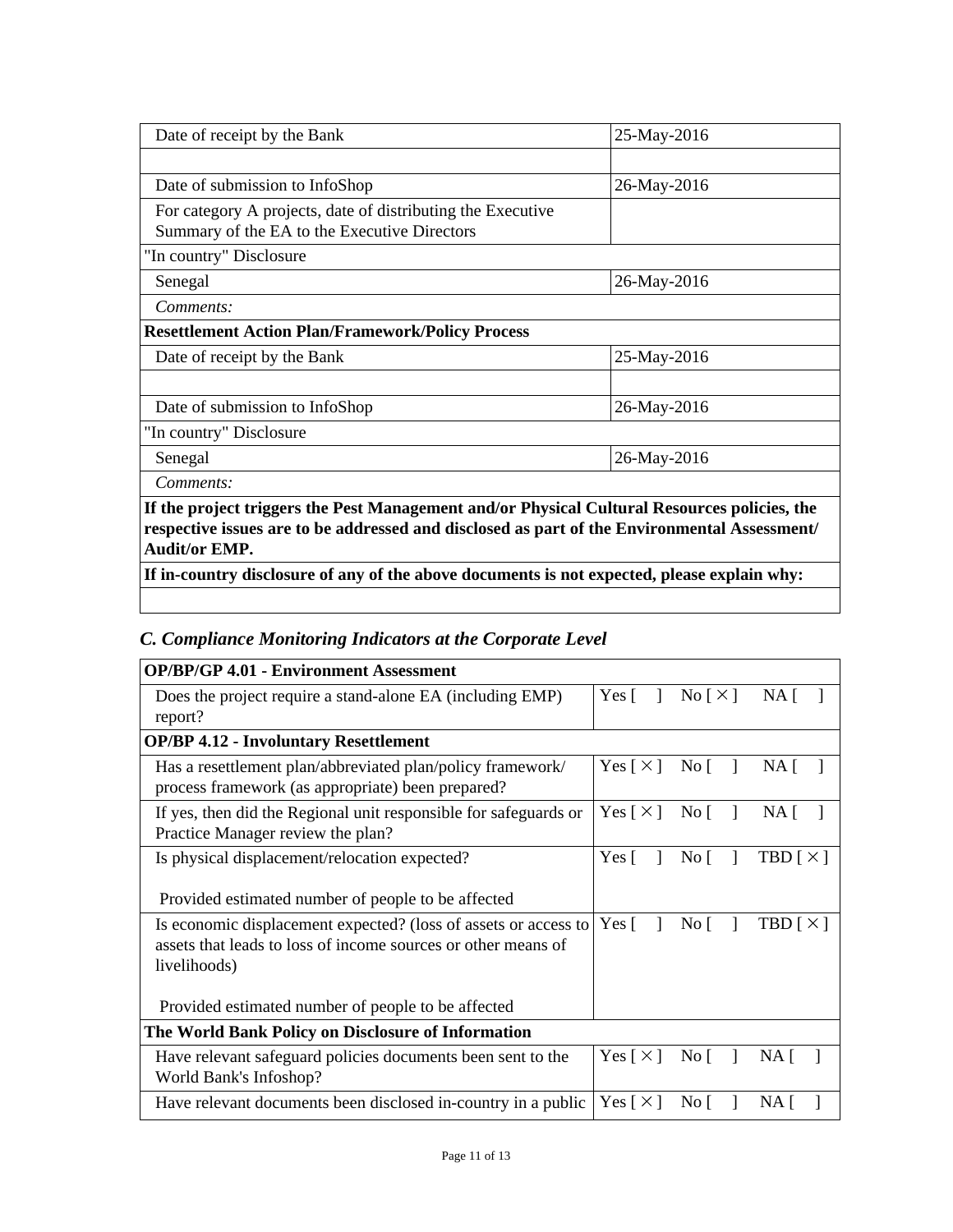| place in a form and language that are understandable and<br>accessible to project-affected groups and local NGOs?                                                 |                            |                  |        |  |
|-------------------------------------------------------------------------------------------------------------------------------------------------------------------|----------------------------|------------------|--------|--|
| <b>All Safeguard Policies</b>                                                                                                                                     |                            |                  |        |  |
| Have satisfactory calendar, budget and clear institutional<br>responsibilities been prepared for the implementation of<br>measures related to safeguard policies? | Yes $\lceil \times \rceil$ | $\overline{N}$ o | $NA$ [ |  |
| Have costs related to safeguard policy measures been included<br>in the project cost?                                                                             | Yes $\lceil \times \rceil$ | No [             | NA     |  |
| Does the Monitoring and Evaluation system of the project<br>include the monitoring of safeguard impacts and measures<br>related to safeguard policies?            | Yes $\lceil \times \rceil$ | No $\lceil$      | NA     |  |
| Have satisfactory implementation arrangements been agreed<br>with the borrower and the same been adequately reflected in<br>the project legal documents?          | Yes $\lceil \times \rceil$ | No $\lceil$      | NA I   |  |

# **V. Contact point**

## **World Bank**

Contact: Manuel Berlengiero<br>Title: Senior Energy Speci Senior Energy Specialist

Contact: Christopher Philip Trimble Energy Specialist

# **Borrower/Client/Recipient**<br>Name: Ministry of Energy

Ministry of Energy and Mining Contact: Mrs. Oumy Khairy Diao Diop Title: Technical Advisor<br>Email: okdiao@hotmail.co okdiao@hotmail.com

## **Implementing Agencies**

| Name:  | <b>SENELEC</b>            |
|--------|---------------------------|
|        | Contact: Bakary Diop      |
| Title: | Director, General Studies |
| Email: | bakary.diop@senelec.sn    |

# **VI. For more information contact:**

The InfoShop The World Bank 1818 H Street, NW Washington, D.C. 20433 Telephone: (202) 458-4500 Fax: (202) 522-1500 Web: http://www.worldbank.org/infoshop

# **VII. Approval**

|                       | Task Team Leader(s): Name: Manuel Berlengiero, Christopher Philip Trimble |                         |  |  |
|-----------------------|---------------------------------------------------------------------------|-------------------------|--|--|
| $A$ <i>pproved By</i> |                                                                           |                         |  |  |
| Safeguards Advisor:   | Name: Maman-Sani Issa (SA)                                                | Date: $27$ -May- $2016$ |  |  |